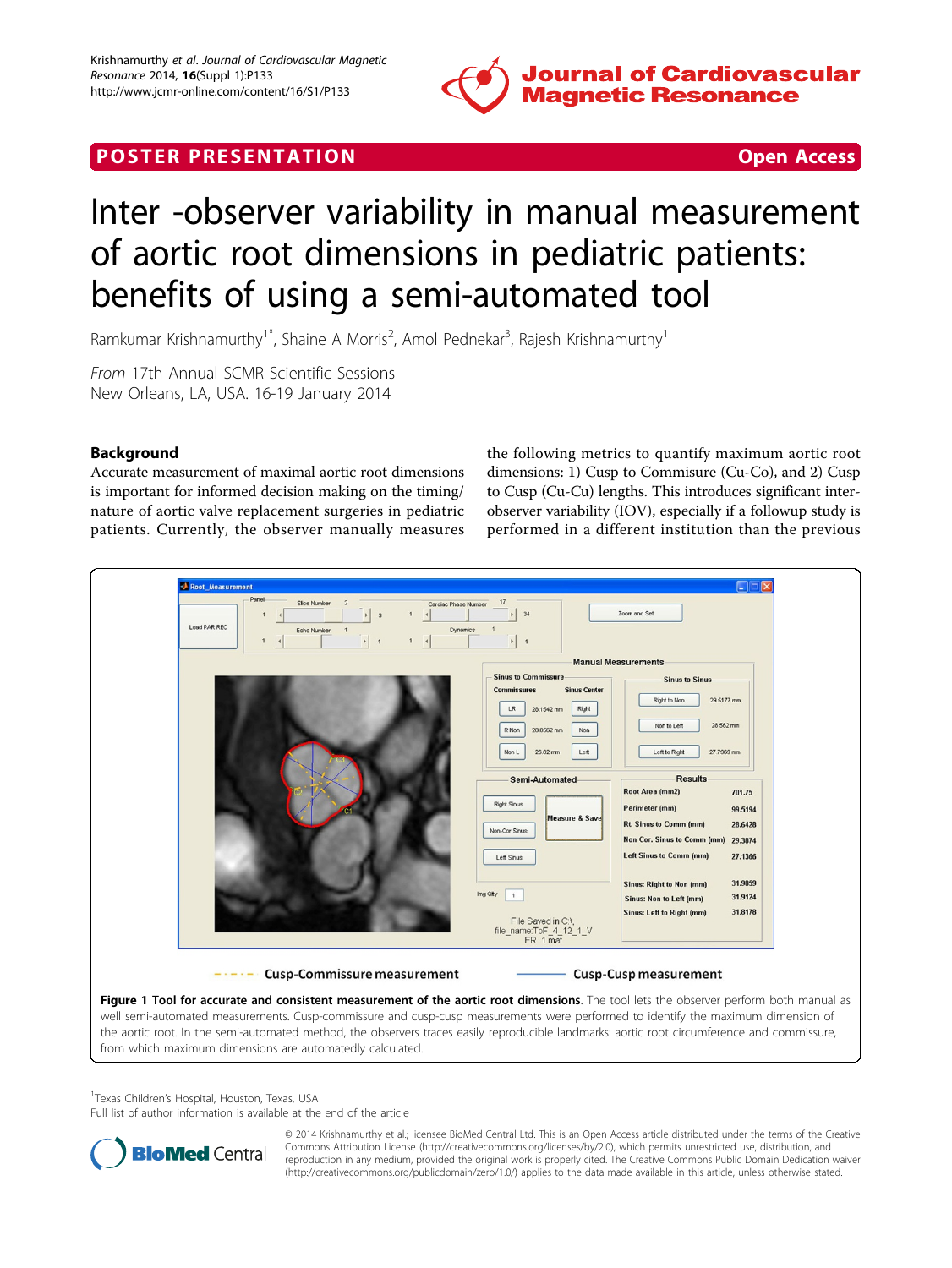<span id="page-1-0"></span>

study. Hypothesis: A simple post-processing tool that allows the observer to perform semi-automated measurements using reproducible landmarks will enable accurate quantification of maximal aortic root dimensions as well as decrease IOV, thereby leading to reproducibility of measurements.

#### Methods

An image analysis tool was developed using MatlabTM that can automatically measure the Cu-Cu and Cu-Co lengths from easily reproducible landmarks traced by an observer namely: 1) location of the commissures, and 2) the external margin of the sinuses and aortic

circumference (Figure [1\)](#page-0-0). The observer also performed these measurements manually for comparison using the same tool. Study Design: In this retrospective study, cine bSSFP CMR data (temporal resolution: 40 ms, spatial resolution: 1.5\*1.5\*5 mm) of the aortic root of 11 patients with Tetrology of Fallot (Age: 16.6 ± 7.5 years, LV EF: 59  $\pm$  5.5%) and 15 patients with Marfans' Syndrome (Age:  $12.8 \pm 8$  years, LV EF:  $59 \pm 6\%$ ) were analysed by two experienced observers. Data Processing: Anonymized MR images of the aortic root in the short-axis view were analyzed in early systole and Cu-Co, and Cu-Cu lengths were measured. IOV was computed using Pearson's correlation coefficient (r) and Fisher's z-transformation (z).